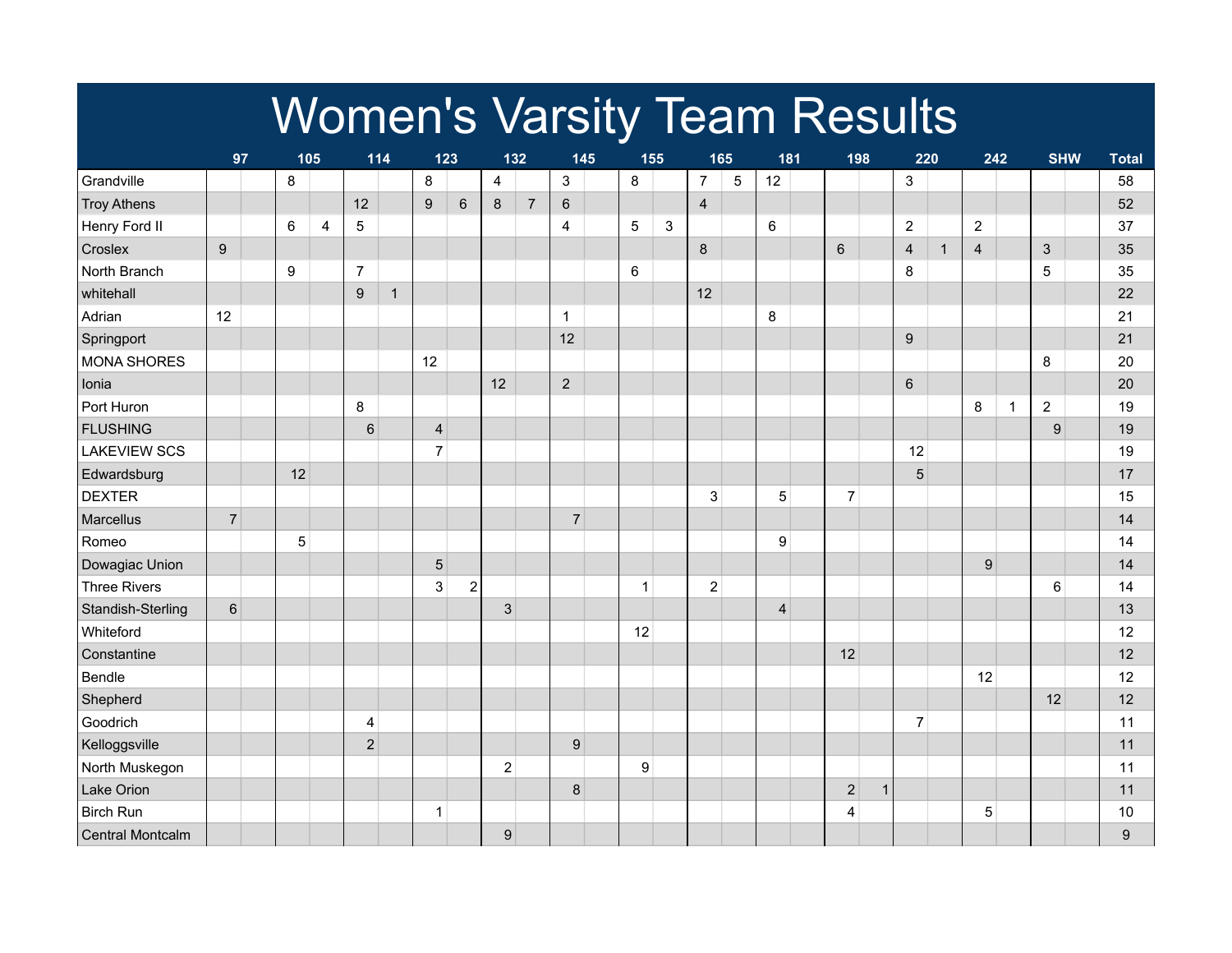| Merritt Academy   |         |                |              |  |                 |                |                         | $\boldsymbol{9}$ |                |                  |  |              |                         | $\boldsymbol{9}$        |
|-------------------|---------|----------------|--------------|--|-----------------|----------------|-------------------------|------------------|----------------|------------------|--|--------------|-------------------------|-------------------------|
| Grand Haven       |         |                |              |  |                 |                |                         |                  |                | $\boldsymbol{9}$ |  |              |                         | $9\,$                   |
| Millington        | $\bf 8$ |                |              |  |                 |                |                         |                  |                |                  |  |              |                         | 8                       |
| Portage Northern  |         |                |              |  |                 |                |                         |                  |                | $\boldsymbol{8}$ |  |              |                         | $8\phantom{1}$          |
| Kearsley          |         | $\overline{7}$ |              |  |                 |                |                         |                  |                |                  |  |              |                         | $\overline{7}$          |
| Kingsley          |         |                |              |  |                 |                | $\sqrt{7}$              |                  |                |                  |  |              |                         | $\overline{7}$          |
| Oxford            |         |                |              |  |                 |                |                         |                  | $\overline{7}$ |                  |  |              |                         | $\overline{7}$          |
| Climax-Scotts     |         |                |              |  |                 |                |                         |                  |                |                  |  | $\sqrt{7}$   |                         | $\overline{7}$          |
| Lawton            |         |                |              |  |                 |                |                         |                  |                |                  |  |              | $\overline{7}$          | $\overline{7}$          |
| Almont            |         |                |              |  | $\,6\,$         |                |                         |                  |                |                  |  |              |                         | $\,6\,$                 |
| <b>EPBP</b>       |         |                |              |  |                 | $\overline{5}$ |                         |                  | $\mathbf{1}$   |                  |  |              |                         | 6                       |
| Brighton          |         |                |              |  |                 |                |                         | $\,6\,$          |                |                  |  |              |                         | $6\phantom{1}$          |
| Gull Lake         |         |                |              |  |                 |                |                         |                  |                |                  |  | $\,6\,$      |                         | $\,6\,$                 |
| Napoleon          |         |                |              |  | $5\phantom{.0}$ |                |                         |                  |                |                  |  |              |                         | 5                       |
| Lake Fenton       |         |                |              |  |                 |                | $\sqrt{2}$              |                  | $\mathsf 3$    |                  |  |              |                         | 5                       |
| Parchment         |         |                |              |  |                 |                |                         |                  |                | $\sqrt{5}$       |  |              |                         | 5                       |
| Davison           |         |                |              |  |                 |                | $\overline{\mathbf{4}}$ |                  |                |                  |  |              |                         | 4                       |
| Decatur           |         |                |              |  |                 |                |                         | $\mathbf{1}$     |                | $\mathbf{3}$     |  |              |                         | $\overline{\mathbf{4}}$ |
| <b>GRASS LAKE</b> |         |                |              |  |                 |                |                         |                  |                |                  |  |              | $\overline{\mathbf{4}}$ | 4                       |
| Holt              |         |                | $\mathbf{3}$ |  |                 |                |                         |                  |                |                  |  |              |                         | $\mathbf{3}$            |
| Utica             |         |                |              |  |                 |                |                         |                  |                |                  |  | $\mathbf{3}$ |                         | 3                       |
| Manistee          |         |                |              |  |                 |                |                         |                  | $\sqrt{2}$     |                  |  |              |                         | $\overline{2}$          |
| Central Lake      |         |                |              |  | $\mathbf 1$     |                |                         |                  |                |                  |  |              |                         | $\mathbf{1}$            |
| Kalkaska          |         |                |              |  |                 |                |                         |                  |                |                  |  |              | $\mathbf{1}$            | $\mathbf{1}$            |
|                   |         |                |              |  |                 |                |                         |                  |                |                  |  |              |                         |                         |
|                   |         |                |              |  |                 |                |                         |                  |                |                  |  |              |                         |                         |
|                   |         |                |              |  |                 |                |                         |                  |                |                  |  |              |                         |                         |
|                   |         |                |              |  |                 |                |                         |                  |                |                  |  |              |                         |                         |
|                   |         |                |              |  |                 |                |                         |                  |                |                  |  |              |                         |                         |
|                   |         |                |              |  |                 |                |                         |                  |                |                  |  |              |                         |                         |
|                   |         |                |              |  |                 |                |                         |                  |                |                  |  |              |                         |                         |
|                   |         |                |              |  |                 |                |                         |                  |                |                  |  |              |                         |                         |
|                   |         |                |              |  |                 |                |                         |                  |                |                  |  |              |                         |                         |
|                   |         |                |              |  |                 |                |                         |                  |                |                  |  |              |                         |                         |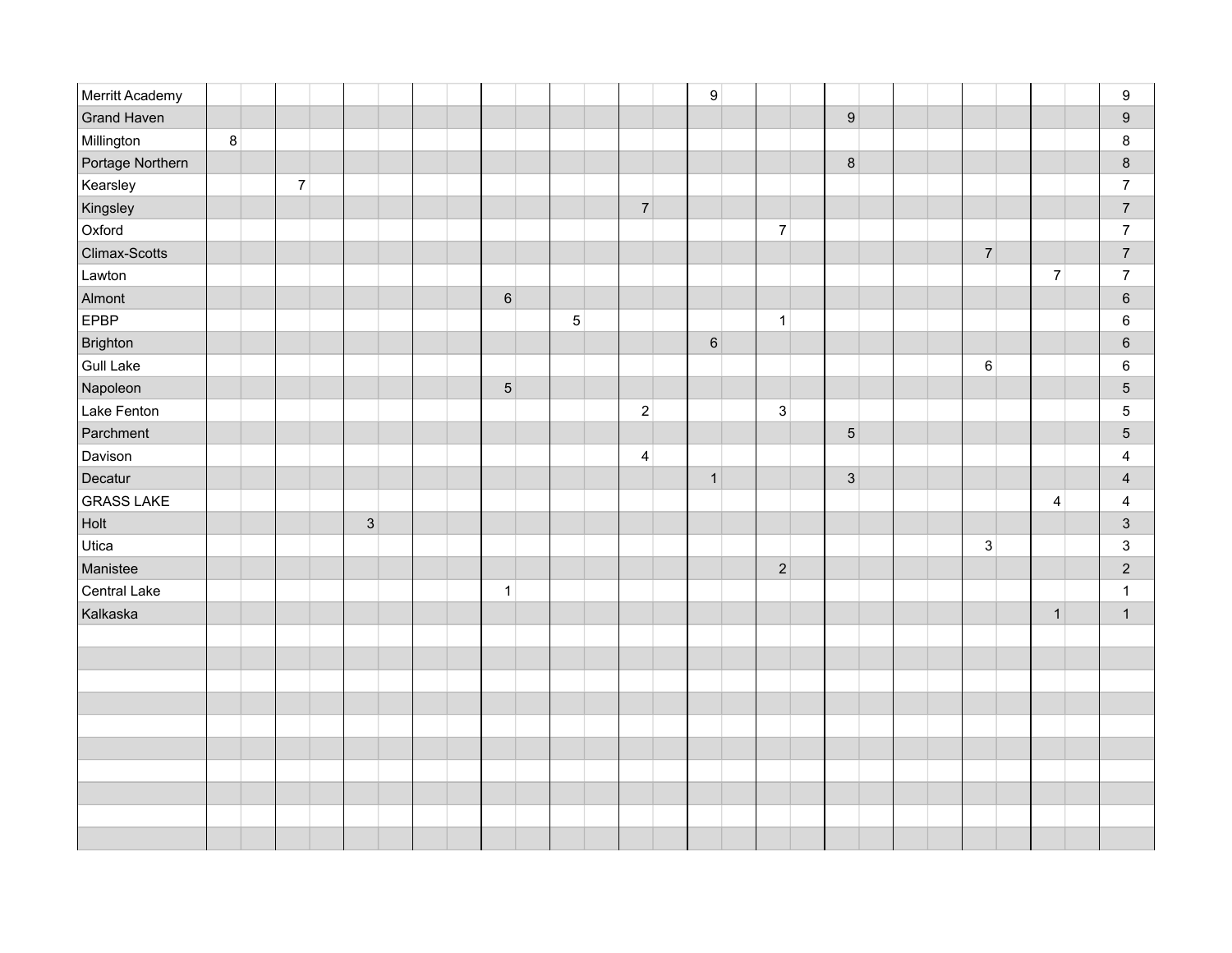| $\blacklozenge$<br>a a Tingga<br>$\mathbb{R}^n$ |
|-------------------------------------------------|
|                                                 |
|                                                 |
|                                                 |
|                                                 |
|                                                 |
|                                                 |
|                                                 |
|                                                 |
|                                                 |
|                                                 |
|                                                 |
|                                                 |
|                                                 |
|                                                 |
|                                                 |
|                                                 |
|                                                 |
|                                                 |
|                                                 |
|                                                 |
|                                                 |
|                                                 |
|                                                 |
|                                                 |
|                                                 |
|                                                 |
|                                                 |
|                                                 |
|                                                 |
|                                                 |
|                                                 |
|                                                 |
|                                                 |
|                                                 |
|                                                 |
|                                                 |
|                                                 |
|                                                 |
|                                                 |
|                                                 |
|                                                 |
|                                                 |
|                                                 |
|                                                 |
|                                                 |
|                                                 |
|                                                 |
|                                                 |
|                                                 |
|                                                 |